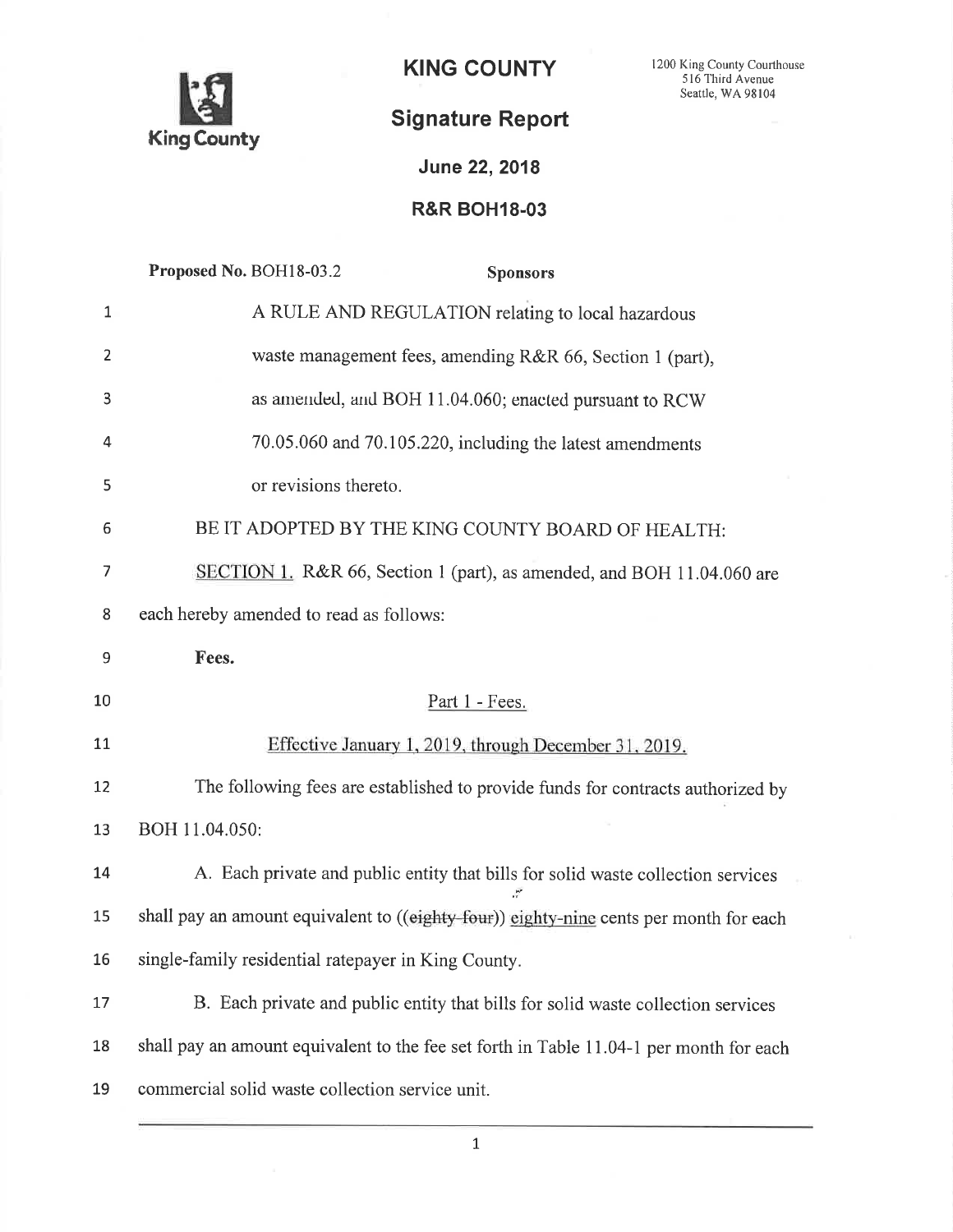| 20 | Table 11.04-1                                                                               |
|----|---------------------------------------------------------------------------------------------|
| 21 | Local Hazardous Waste Management Fees for Commercial Ratepayers                             |
| 22 | Size of Container or<br>Fee Amount per Service Unit                                         |
| 23 | Containers in Service Unit                                                                  |
| 24 | Less than or equal to 0.48 cubic<br>$\frac{\{(1.46)\}}{1.54}$ per month                     |
| 25 | yards or 96 gallons                                                                         |
| 26 | Greater than 0.48 cubic yards<br>$\$((12.01))$ 12.66 per month                              |
| 27 | or 96 gallons and less than                                                                 |
| 28 | 10 cubic yards                                                                              |
| 29 | Greater than or equal to<br>$$(46.15)$ 48.64 per month                                      |
| 30 | 10 cubic yards                                                                              |
| 31 | C. Each operator of a sewage treatment plant serving more than fifty customers              |
| 32 | shall pay an amount equivalent to ((forty-five dollars and seventy-nine)) forty-eight       |
| 33 | dollars and twenty-six cents per million gallons of sewage treated.                         |
| 34 | D. Each transfer station and landfill shall pay one dollar and ((eighty-one))               |
| 35 | ninety-one cents for each passenger licensed vehicle load of solid waste, and four dollars  |
| 36 | and ((seventy-three)) ninety-nine cents for each self hauler ton of solid waste, brought to |
| 37 | such transfer station or landfill.                                                          |
| 38 | E. All payments shall be based on actual performance data for the billing period.           |
| 39 | F. All fees shall be billed and remitted to the department on a quarterly basis. All        |
| 40 | payments shall be due forty-five days after receipt of bill.                                |
| 41 | G. Each private and public entity that bills for solid waste collection services            |
| 42 | shall provide an annual report of accounts and services to the local hazardous waste        |
|    |                                                                                             |

2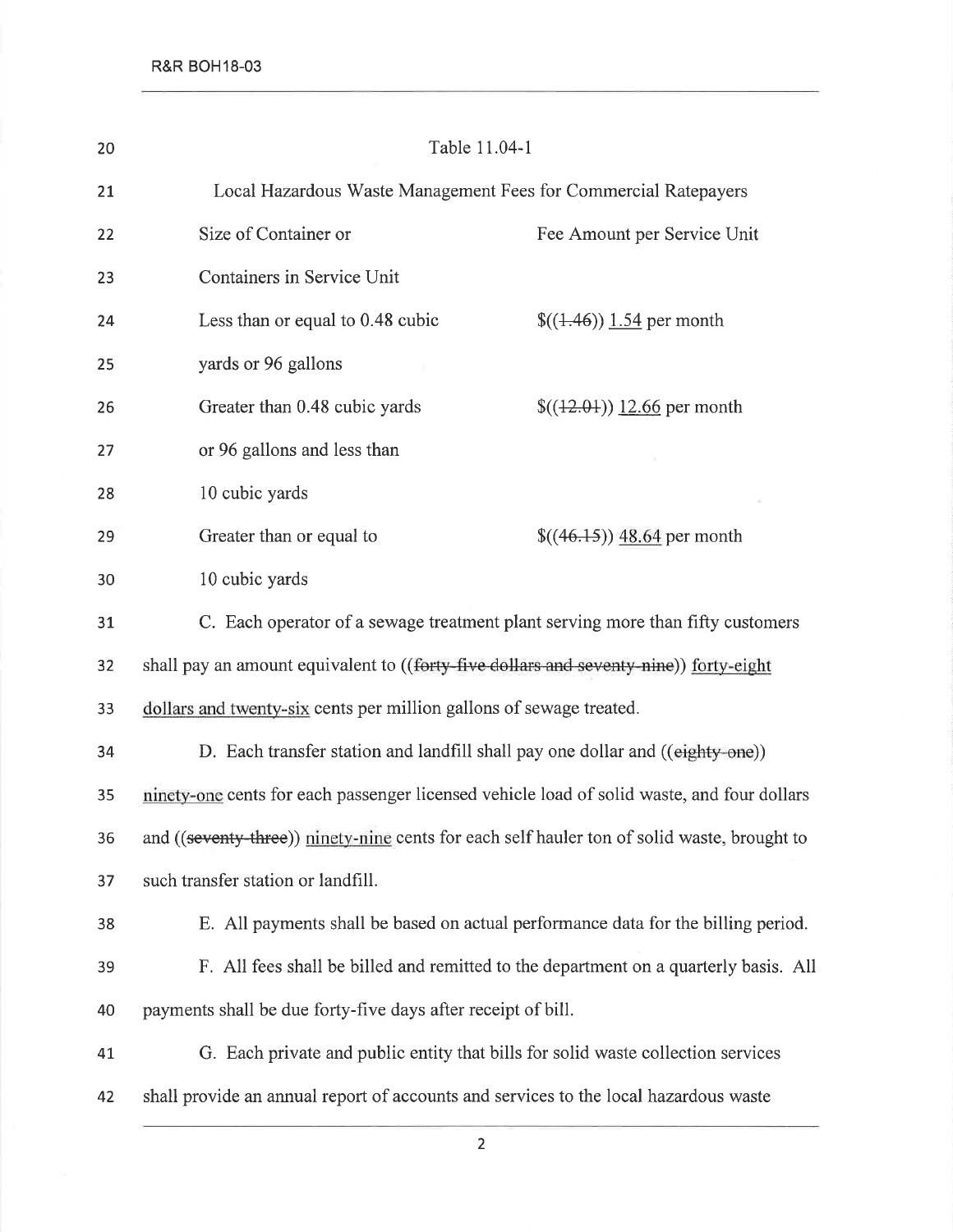| 43 | management program in a format and on a schedule approved by the local hazardous        |
|----|-----------------------------------------------------------------------------------------|
| 44 | waste management program's management coordination committee.                           |
| 45 | Part 2 - Fees.                                                                          |
| 46 | Effective January 1, 2020, through December 31, 2020.                                   |
| 47 | The following fees are established to provide funds for contracts authorized by         |
| 48 | BOH 11.04.050;                                                                          |
| 49 | A. Each private and public entity that bills for solid waste collection services        |
| 50 | shall pay an amount equivalent to ninety-three cents per month for each single-family   |
| 51 | residential ratepayer in King County.                                                   |
| 52 | B. Each private and public entity that bills for solid waste collection services        |
| 53 | shall pay an amount equivalent to the fee set forth in Table 11.04-1 per month for each |
| 54 | commercial solid waste collection service unit.                                         |
| 55 | Table 11.04-1                                                                           |
| 56 | Local Hazardous Waste Management Fees for Commercial Ratepayers                         |
| 57 | Size of Container or<br>Fee Amount per Service Unit                                     |
| 58 | Containers in Service Unit                                                              |
| 59 | Less than or equal to 0.48 cubic<br>\$1.62 per month                                    |
| 60 | yards or 96 gallons                                                                     |
| 61 | Greater than 0.48 cubic yards<br>\$13.34 per month                                      |
| 62 | or 96 gallons and less than                                                             |
| 63 | 10 cubic yards                                                                          |
| 64 | $$51.27$ per month<br>Greater than or equal to                                          |
| 65 | 10 cubic yards                                                                          |

 $\mathcal{A}$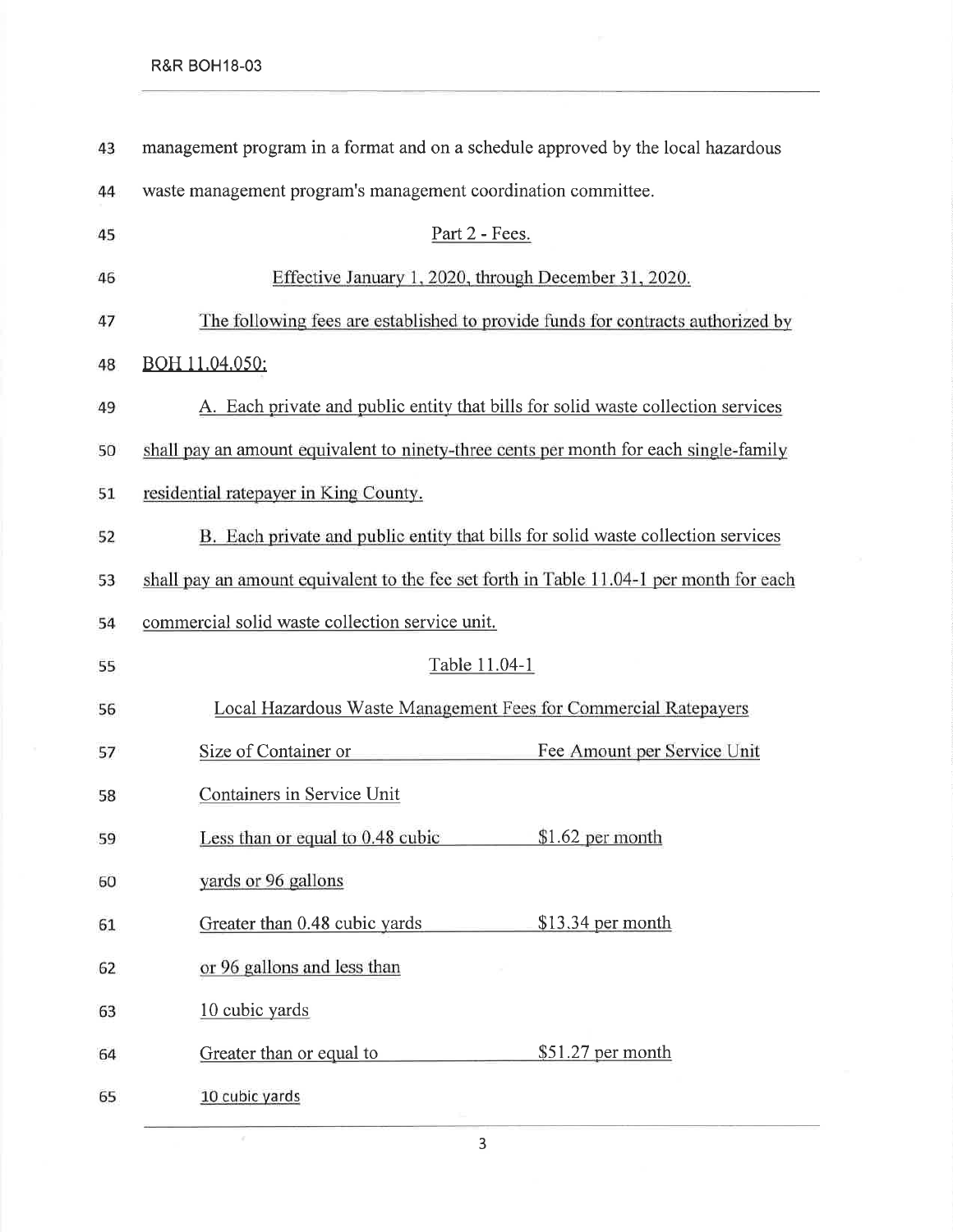| 66 | C. Each operator of a sewage treatment plant serving more than fifty customers             |
|----|--------------------------------------------------------------------------------------------|
| 67 | shall pay an amount equivalent to fifty dollars and eighty-seven cents per million gallons |
| 68 | of sewage treated.                                                                         |
| 69 | D. Each transfer station and landfill shall pay two dollars and one cent for each          |
| 70 | passenger licensed vehicle load of solid waste, and five dollars and twenty-five cents for |
| 71 | each self hauler ton of solid waste, brought to such transfer station or landfill.         |
| 72 | E. All payments shall be based on actual performance data for the billing period.          |
| 73 | F. All fees shall be billed and remitted to the department on a quarterly basis. All       |
| 74 | payments shall be due forty-five days after receipt of bill.                               |
| 75 | G. Each private and public entity that bills for solid waste collection services           |
| 76 | shall provide an annual report of accounts and services to the local hazardous waste       |
| 77 | management program in a format and on a schedule approved by the local hazardous           |
| 78 | waste management program's management coordination committee.                              |
| 79 | Part 3 - Fees.                                                                             |
| 80 | Effective January 1, 2021, through December 31, 2021.                                      |
| 81 | The following fees are established to provide funds for contracts authorized by            |
| 82 | BOH 11.04.050:                                                                             |
| 83 | A. Each private and public entity that bills for solid waste collection services           |
| 84 | shall pay an amount equivalent to ninety-eight cents per month for each single-family      |
| 85 | residential ratepayer in King County.                                                      |
| 86 | B. Each private and public entity that bills for solid waste collection services           |
| 87 | shall pay an amount equivalent to the fee set forth in Table 11.04-1 per month for each    |
| 88 | commercial solid waste collection service unit.                                            |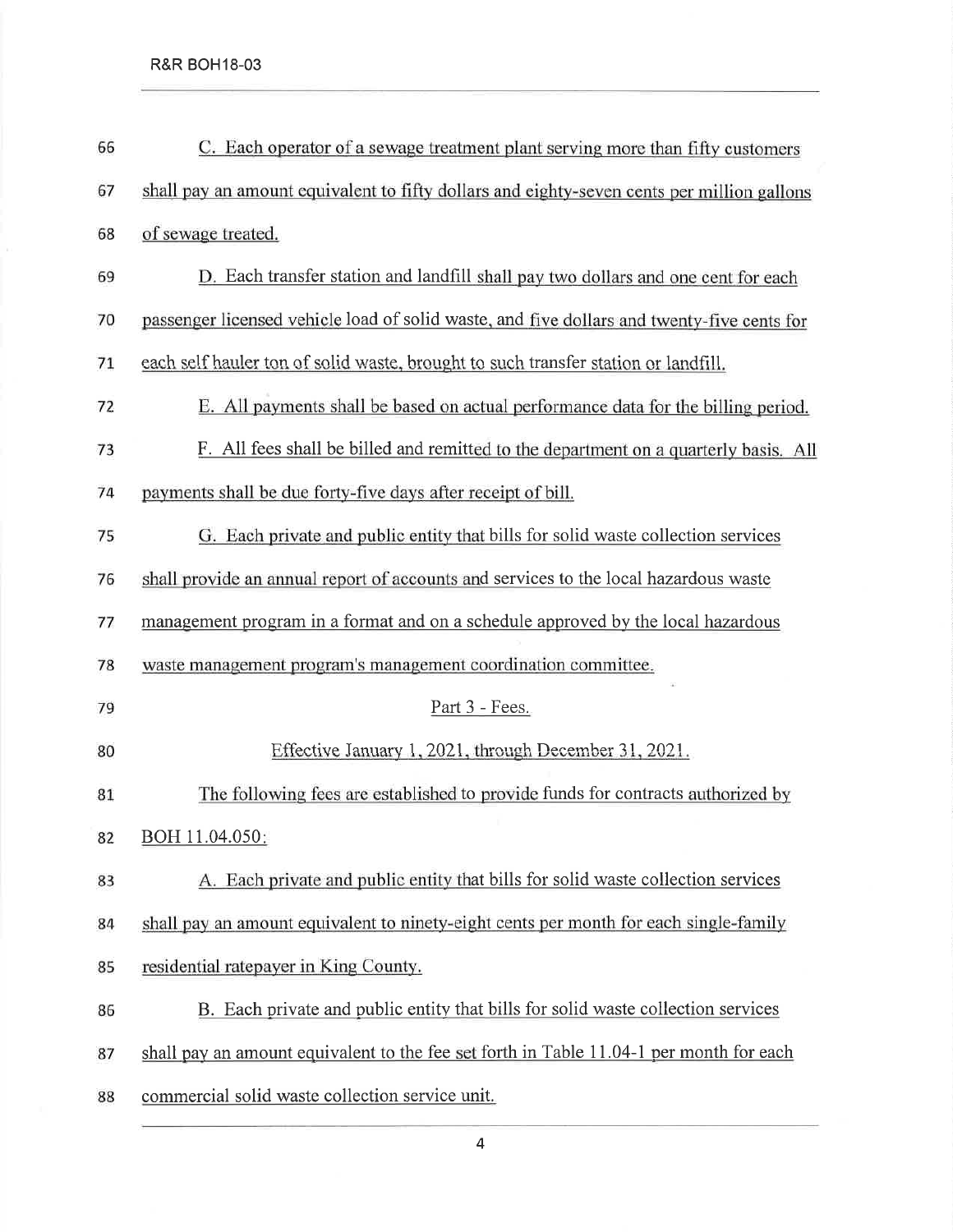| 89  | Table 11.04-1                                                                              |
|-----|--------------------------------------------------------------------------------------------|
| 90  | Local Hazardous Waste Management Fees for Commercial Ratepayers                            |
| 91  | Size of Container or<br>Fee Amount per Service Unit                                        |
| 92  | <b>Containers in Service Unit</b>                                                          |
| 93  | Less than or equal to 0.48 cubic<br>\$1.71 per month                                       |
| 94  | yards or 96 gallons                                                                        |
| 95  | Greater than 0.48 cubic yards<br>$$14.06$ per month                                        |
| 96  | or 96 gallons and less than                                                                |
| 97  | 10 cubic yards                                                                             |
| 98  | Greater than or equal to<br>\$54.04 per month                                              |
| 99  | 10 cubic yards                                                                             |
| 100 | C. Each operator of a sewage treatment plant serving more than fifty customers             |
| 101 | shall pay an amount equivalent to fifty-three dollars and sixty-two cents per million      |
| 102 | gallons of sewage treated.                                                                 |
| 103 | D. Each transfer station and landfill shall pay two dollars and twelve cents for           |
| 104 | each passenger licensed vehicle load of solid waste, and five dollars and fifty-four cents |
| 105 | for each self hauler ton of solid waste, brought to such transfer station or landfill.     |
| 106 | E. All payments shall be based on actual performance data for the billing period.          |
| 107 | F. All fees shall be billed and remitted to the department on a quarterly basis. All       |
| 108 | payments shall be due forty-five days after receipt of bill.                               |
| 109 | G. Each private and public entity that bills for solid waste collection services           |
| 110 | shall provide an annual report of accounts and services to the local hazardous waste       |
| 111 | management program in a format and on a schedule approved by the local hazardous           |

 $\overline{\mathbf{5}}$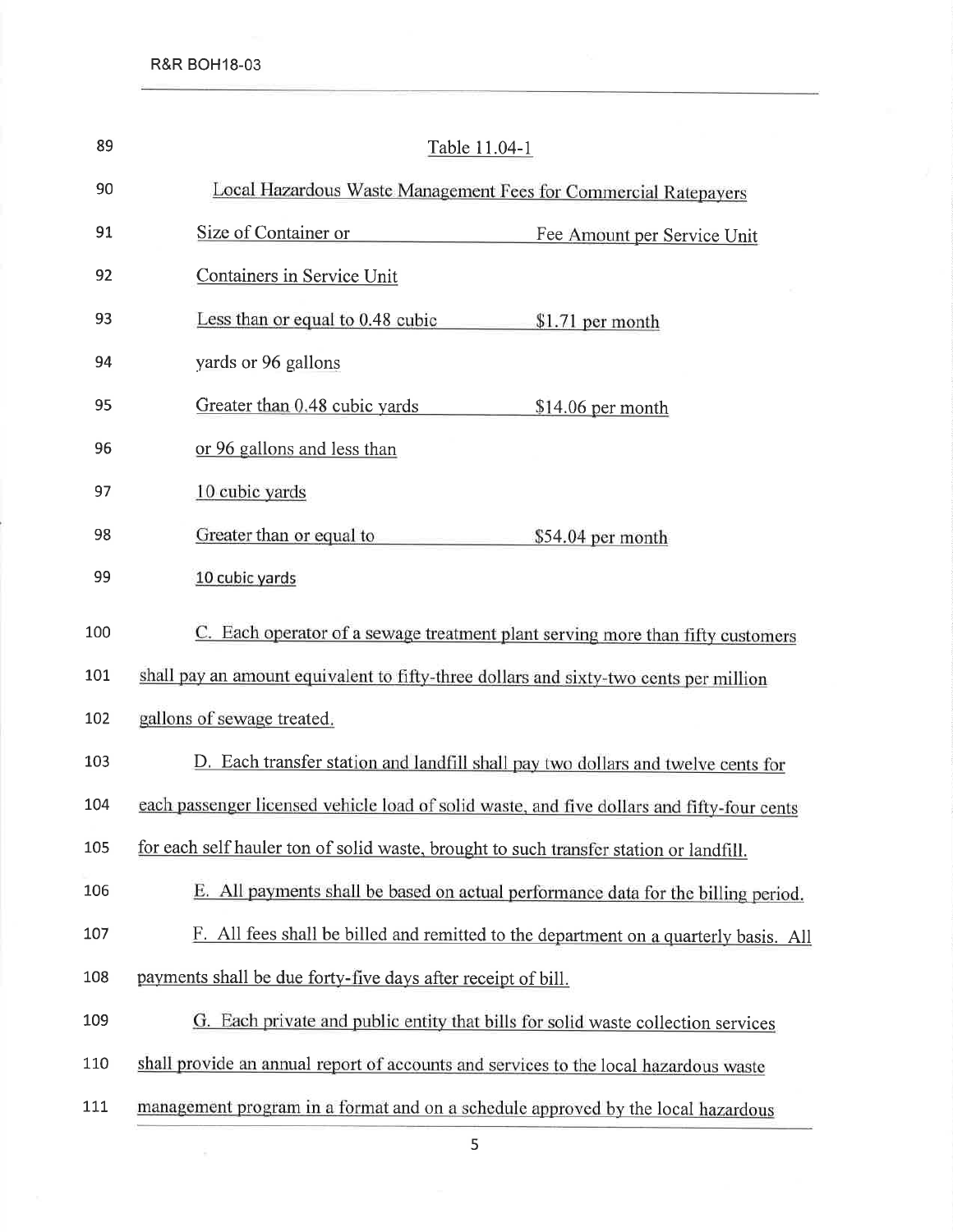| 112 | waste management program's management coordination committee.                           |
|-----|-----------------------------------------------------------------------------------------|
| 113 | Part 4 - Fees.                                                                          |
| 114 | Effective January 1, 2022, and Thereafter.                                              |
| 115 | The following fees are established to provide funds for contracts authorized by         |
| 116 | BOH 11.04.050:                                                                          |
| 117 | A. Each private and public entity that bills for solid waste collection services        |
| 118 | shall pay an amount equivalent to one dollar and four cents per month for each single-  |
| 119 | family residential ratepayer in King County.                                            |
| 120 | B. Each private and public entity that bills for solid waste collection services        |
| 121 | shall pay an amount equivalent to the fee set forth in Table 11.04-1 per month for each |
| 122 | commercial solid waste collection service unit.                                         |
| 123 | Table 11.04-1                                                                           |
| 124 | Local Hazardous Waste Management Fees for Commercial Ratepayers                         |
| 125 | Size of Container or<br>Fee Amount per Service Unit                                     |
| 126 | Containers in Service Unit                                                              |
| 127 | Less than or equal to 0.48 cubic<br>$$1.80$ per month                                   |
| 128 | yards or 96 gallons                                                                     |
| 129 | Greater than 0.48 cubic yards<br>\$14.82 per month                                      |
| 130 | or 96 gallons and less than                                                             |
| 131 | 10 cubic yards                                                                          |
| 132 | Greater than or equal to<br>\$56.96 per month                                           |
| 133 | 10 cubic yards                                                                          |
| 134 | C. Each operator of a sewage treatment plant serving more than fifty customers          |

 $\alpha$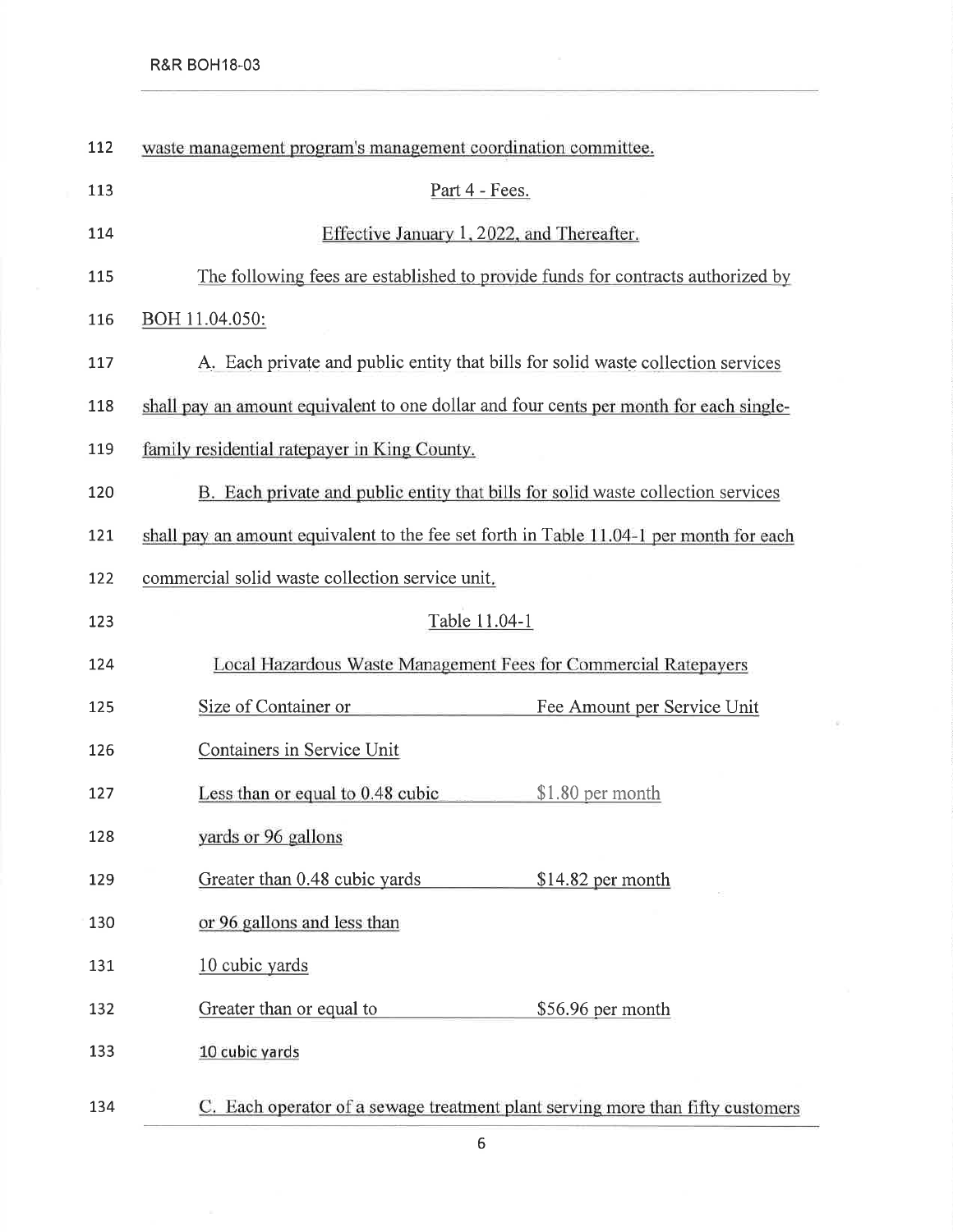- shall pay an amount equivalent to fifty-six dollars and fifty-one cents per million gallons 135 of sewage treated. 136
- D. Each transfer station and landfill shall pay two dollars and twenty-three cents 137
- for each passenger licensed vehicle load of solid waste. and five dollars and eighty-four 138
- cents for each self hauler ton of solid waste, brought to such transfer station or landfill. 139
- E. All payments shall be based on actual performance data for the billing period. 140
- F. All fees shall be billed and remitted to the department on a quarterly basis. All 141 payments shall be due forty-five days after receipt of bill. 142
- G. Each private and public entity that bills for solid waste collection services 143

shall provide an annual report of accounts and services to the local hazardous waste 144

management program in a format and on a schedule approved by the local hazardous 145

- waste management program's management coordination committee. 146
- SECTION 2. The local hazardous waste management program's management 147 148 coordination committee already produces the "Local Hazardous Waste Management Program Annual Report." The committee shall transmit the report to the board of health 149 by May 31 each year. 150

The local hazardous waste management program's management coordination 151 committee shall file the report in the form of a paper original and an electronic copy with 152 153 the clerk of the board of health, who shall retain the original and provide an electronic copy to all members of the board of health, the director of the Seattle-King County 154 155 department of public health, and the board of health administrator. 156 SECTION 3. Effective date. This rule takes effect January 1, 2019.

SECTION 4. Severability. If any provision of this rule or its application to any 157

7